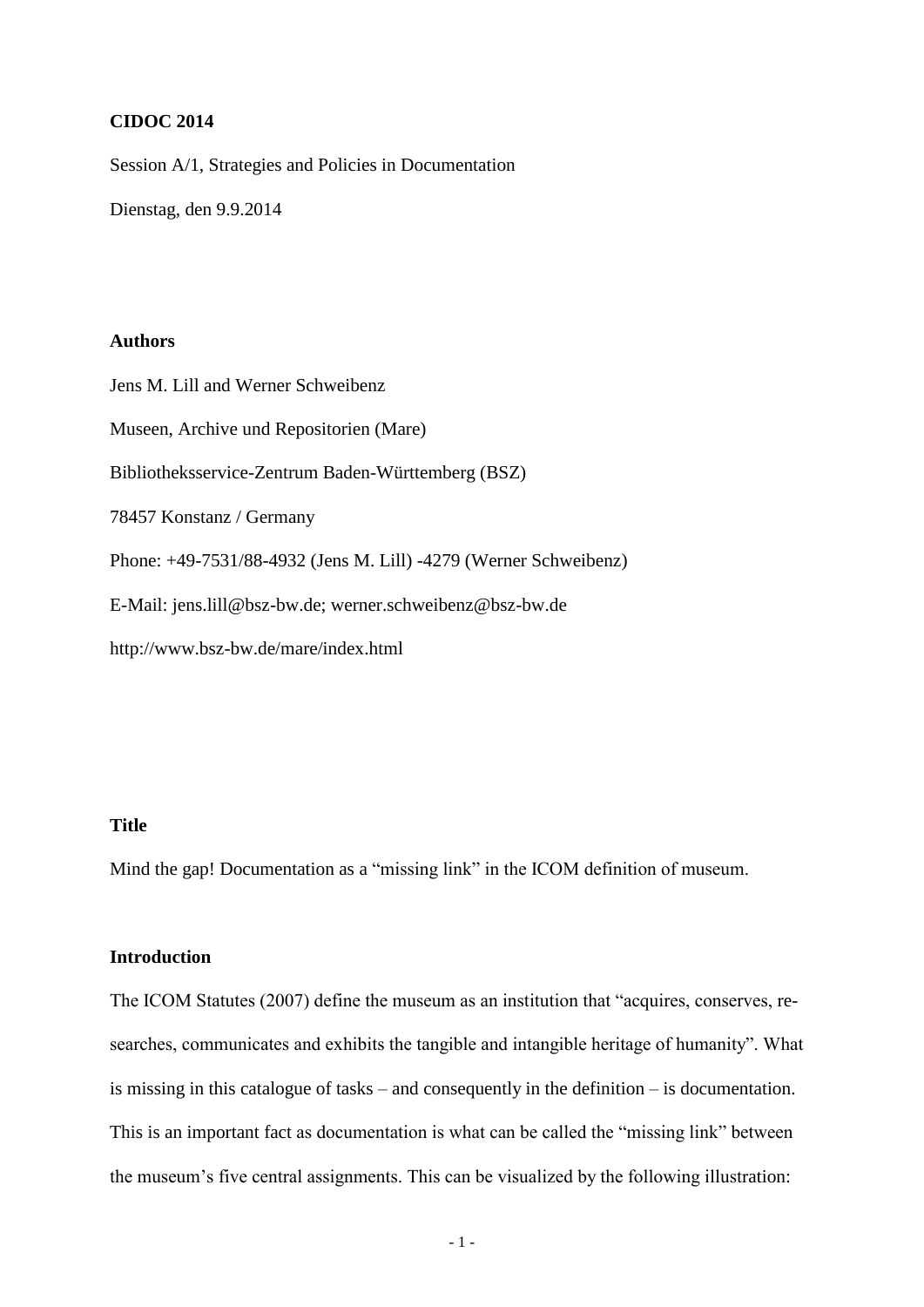| Acquisition | Conservation | Research      | <b>Exhibition</b> | Communication |
|-------------|--------------|---------------|-------------------|---------------|
|             |              | Documentation |                   |               |

Fig. 1: The relationship between the various activities of museums (cf. Hagedorn-Saupe & Ermert (2005: 66). The diagram shows that documentation is the fundamental task that serves as a foundation for all other assignments to the museum. This fact is emphasized by the Austrian museologist Friedrich Waidacher (1996: 5) who claims that documentation is not to be considered as an isolated discipline of the museum but instead has to accompany and bring together all fields of operation. In fact, documentation is inevitable in performing museological functions from documenting condition of objects, preservation and conservation procedures, results during research process, to documenting exhibitions and other communication forms (Maroevic 1998: 221f). This is quite well-known to the staff responsible for the collection management system. However, it is obviously not in the focus of attention of the other museum departments. Especially when planning personnel and budget for both routine activities and projects, the important role of documentation is often neglected or even totally ignored. Nevertheless, as Hartmut John (2005: 43) stresses, documentation is the indispensible platform for all effective museum work. Consequently, it is essential to reconsider the function and significance of documentation for the daily museum work and bring it to the attention of the institution, both staff and management. Changes in internal perception will only be the first step. The second step – which is not within the scope of this paper – will be the public awareness of documentation. As Rupert Shepherd (2014a), documentation manager at the Horniman Museum and Gardens, rightfully states, documentation does seldom appear in public. For this reason it is also difficult to find support for it inside the museum. Jude Dicken, documentation officer in the Manx National Heritage, Isle of Man, emphasizes that "documentation has become part of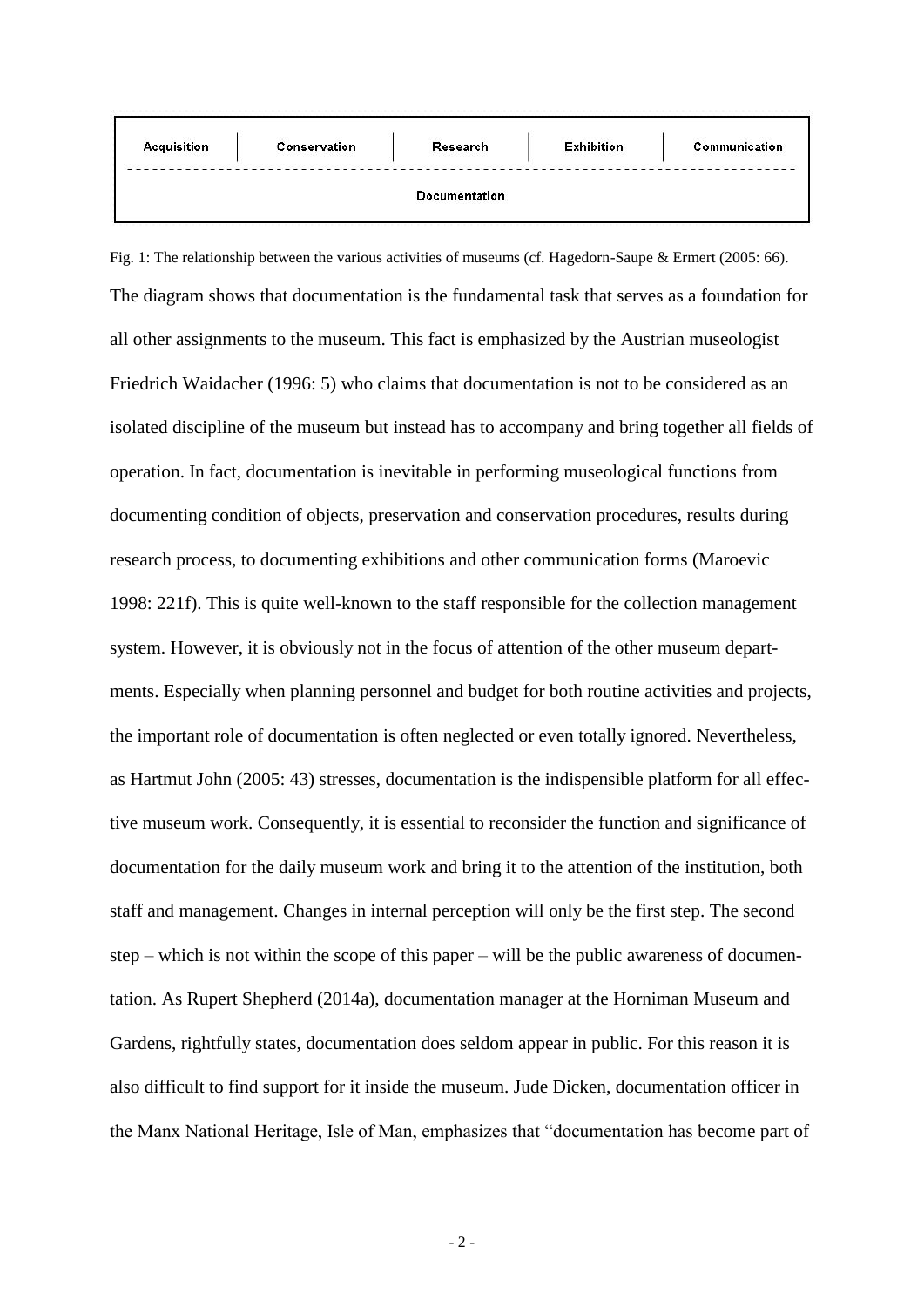the 'life cycle' of the institution rather than just being concerned with discrete functions" (Holt 2014).

#### **Documentation as a cross-sectional task**

Collections of physical objects are the heart of museums, they mark the difference to cultural heritage institutions such as archives and libraries. In addition to their physical dimension, museum objects have an information dimension (Keene 1998: 23). This dimension is recorded in the object documentation. Besides the information that can be deciphered from the physical object and the one that enters the museum together with the object, additional information is created inside the museum while dealing with the object. All this information is integrated in the documentation and facilitated for further use inside and – within reason – outside the museum. Therefore Friedrich Waidacher (1996: 11) correctly states that all areas of operation in the museum are in need of documentation in order to be aware of their course of action and the output they produce along the way. So it is essential that the documentation is accessible to all branches of the museum as it interacts with and forms the foundation for all related activities such as acquisition, conservation, research, exhibition, and communication. This is supported by David Bearman (2008: 38) who states: "Recording of facts about objects takes place in the context of activities, in the museum these activities might be collection, acquisition, conservation, exhibition, interpretation or research. This context makes the objects part of the museum's knowledge."

### **Acquisition**

The acquisition of an object is a crucial step for the safeguarding of the contextual information about it as the object is taken out of its original context for which it was created and in which it was used. With the object being placed into the museum context, the original context has to

- 3 -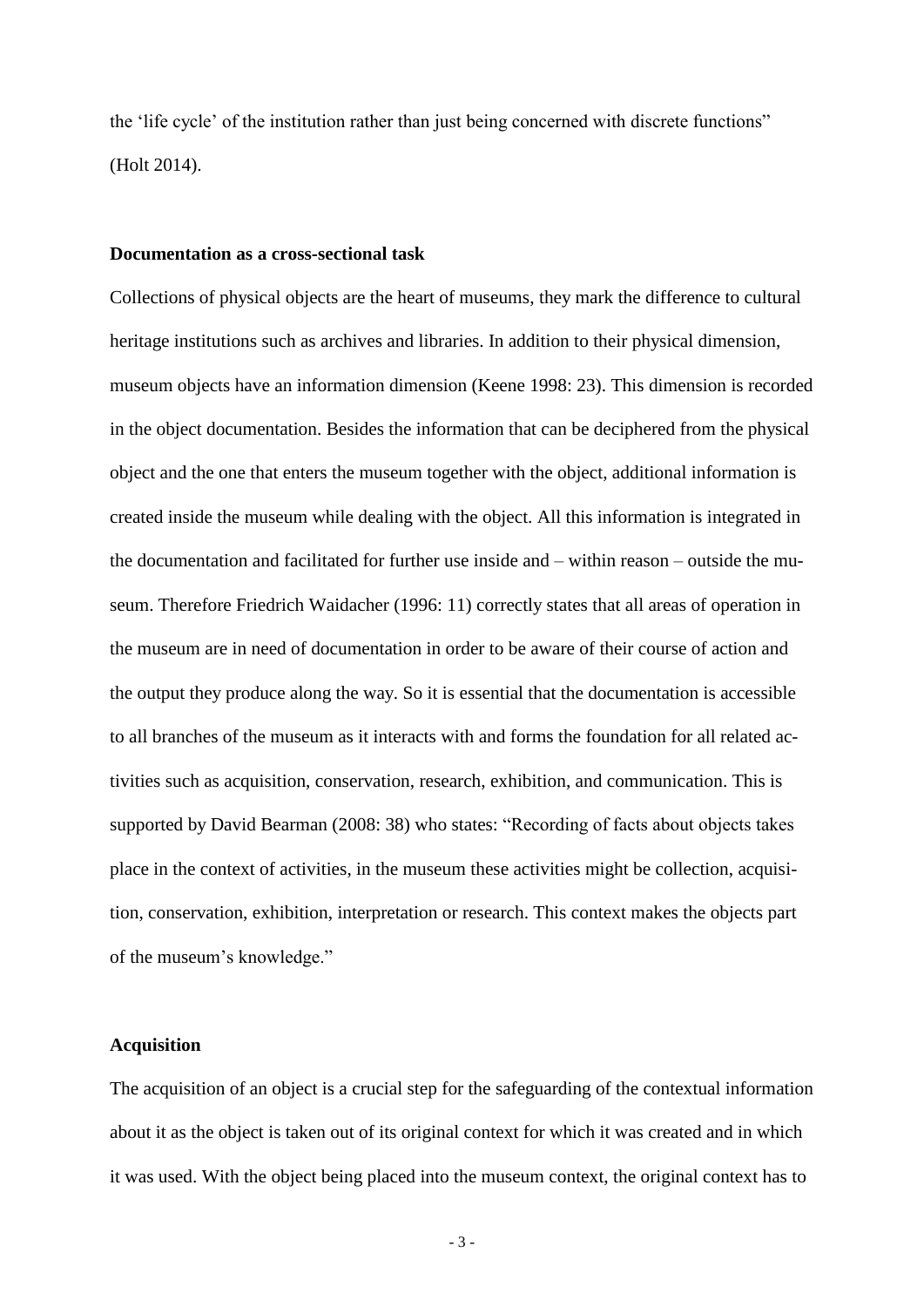be documented in order to be preserved. Without proper documentation significant pieces of information about an object cannot be conserved and the object is isolated – to prevent this, the relations of the object have to be documented (Waidacher 1993: 178). Especially the contextual information of the object has to be preserved: "In documenting the object in the museum, we are recording the history of its interactions with other objects, and with people, places, events and actions." (Bearman 2008: 38)

In addition, the documentation informs about the why and how of the acquisition of the object. The detailed documentation of the process in which the museum gained ownership of the object is important for two reasons: First of all, it provides legal evidence for the institution itself, its funding body, and the public. Subsequently, it is the foundation for researching the history of the object, its provenance and lineage through the course of history; an aspect that becomes more and more important for collection history (Hagedorn-Saupe & Ermert 2005: 67).

Furthermore, this documentation serves as a kind of passport for the object (Hagedorn-Saupe & Ermert 2005: 67). In case of theft, it can serve as a kind of warrant as the International Council of Museums' Object ID does which includes basic information about the object that can be derived from its documentation.

With the growing size of collections, it becomes necessary to establish criteria for acquisitions (Treinen 1973: 339). From those criteria, if documented properly and updated regularly, a concept for a collection policy can be established. Apart from managing the physical aspect of the collection, the informational aspect has to be kept under control, too. With the growing size of collections there is an increasing danger of losing information over time: The more time passes between the acquisition and the documentation, the less likely will be an accurate object documentation in retrospective. Therefore, the perpetuation of the museum's knowledge is one of the great challenges, as Helen Wilkinson (2009: 17) correctly states – and

- 4 -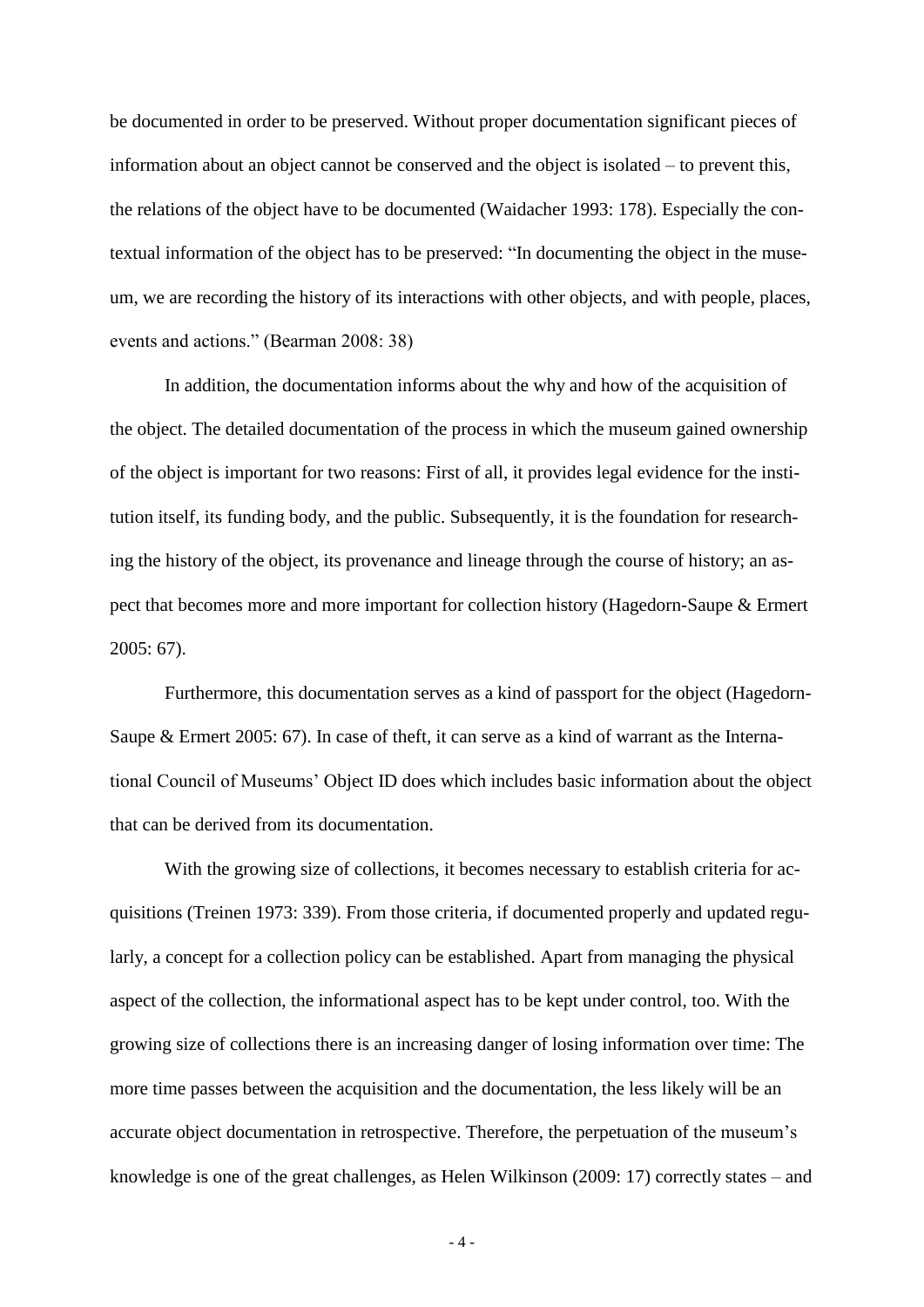documentation is the only instrument to preserve the history of objects and their contextual information.

#### **Conservation**

After the transfer of the object into the museum, the museum's duty for its preservation starts and becomes perpetual, if not to say eternal, in theory at least. Therefore it is essential to carefully document all the examinations, scientific findings and resulting measures of conservation and make them available and easy to use (Radin 2011: 1). Especially the thorough investigation of objects provides insights into applied materials, manufacturing techniques and production processes that are fundamental for the future work with the object. Furthermore, this information is of substantial interest for researchers who look for deeper insight into the object's production.

Preservation consists of several parts: prevention, conservation and restoration. Prevention of damage holds centerstage. It is achieved by providing the most favourable conditions for storage, presentation, and documentation (Götz 2005: 53). Having in mind that the conservation documentation is important, it is essential to make it available and easy to use. Otherwise it loses its purpose and significance.

### **Research**

Museums are not only institutions of conservation but also research organisations. The research is mainly focused on the collections and their items (Xylander 2005: 57). As Willie Xylander (2005: 59f) points out, it is central for research to be embedded into a domain of established knowledge and build on it. Therefore, "in museums, all knowledge should be sourced", as David Bearman (2008: 37) emphasizes. At the same time, a strong connection between collection documentation and research is established: The collection and its docu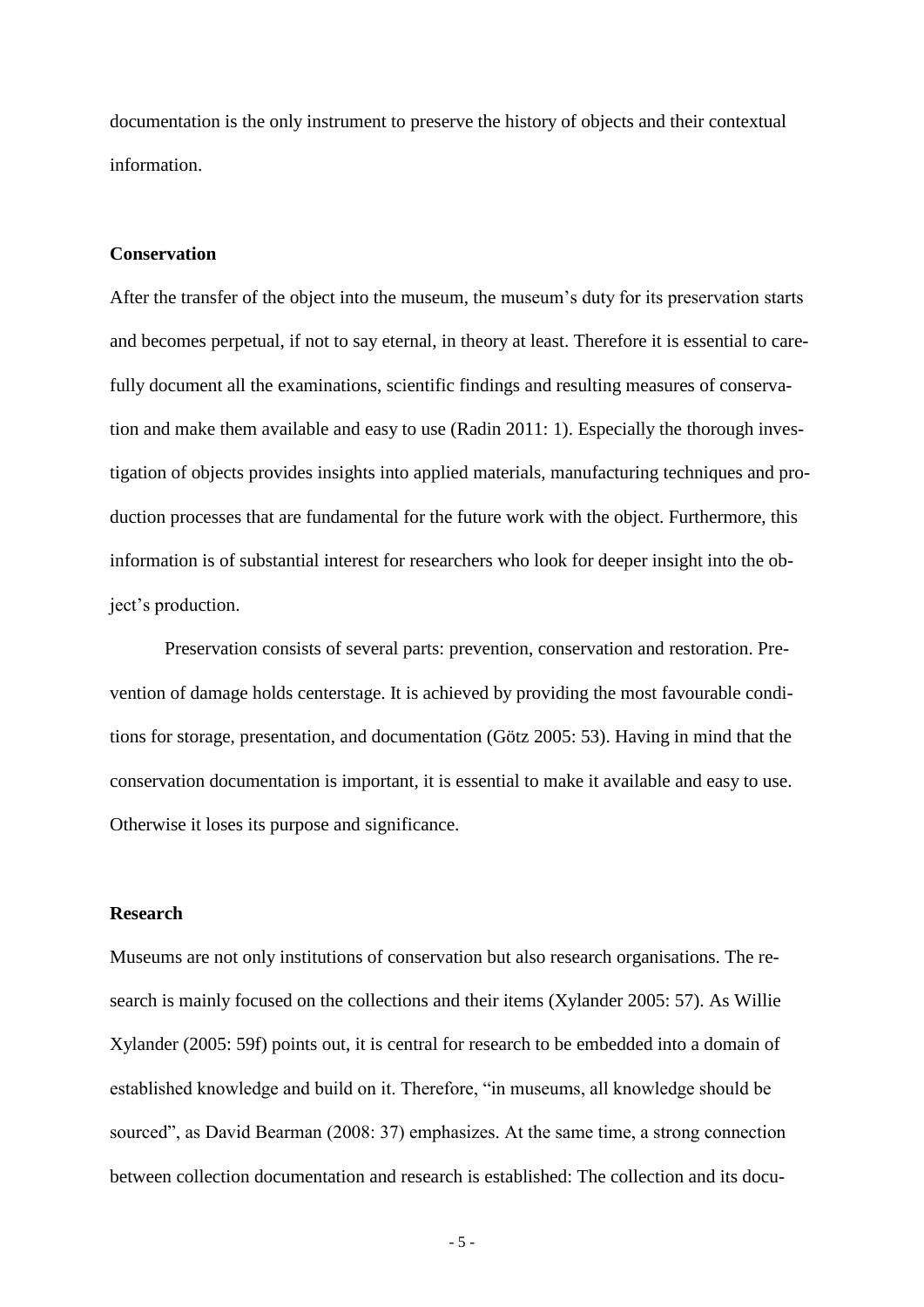mentation become the foundation for research in museums while research forms the scientific value of museum collections. In this way, as Hildegard Vieregg (2006: 34) concludes, documentation becomes an integral part of research.

## **Exhibition**

Today, the esteem and appreciation of museums strongly depend on exhibits. Accordingly, the resources, both financial and human, are concentrated on this area in order to gain public attention. A well-maintained collection documentation is indispensible for planning exhibits (retrieving and selecting objects, managing loans, etc.). Moreover it is the key to contextualize the objects for presentation because "without documentation, the collections are a meaningless pile of odds and ends. If we don't know what the objects are and where they come from, we cannot meaningfully display them or help people understand them" (Shepherd 2014a).

For the museum's educational service, the collection documentation as well as the object documentation offer access points for planning programs (guided tours, presentations, workshops) and media support (audio guides, podcasts, online or mobile services) but also traditional media such as text.

But documentation is not only indispensible for exhibitions inside the museum but also for transferring exhibitions into the digital space of the Internet. To do so it is essential to have it available in a digital form because what is not documented electronically cannot be displayed on the Internet (Bearman 1995: 21).

# **Communication**

For museum communication, digital documentation plays an important role in representing and communicating the museum's collection, for example in data exchange between institutions (e.g. for loans or copyright questions), reprographic services, but also for information

- 6 -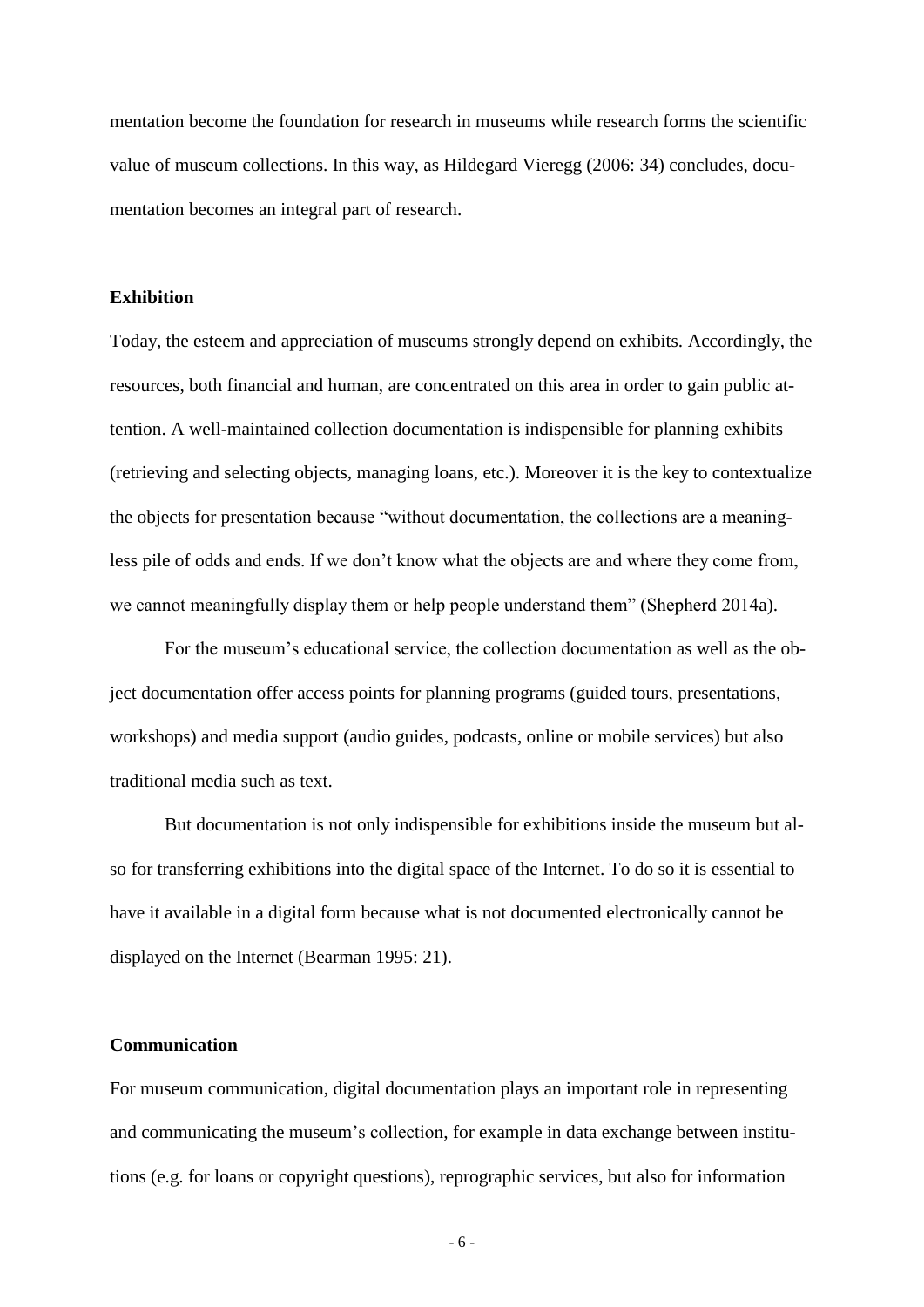transfer to the public. Especially digital services such as online exhibitions or data transfer to digital heritage portals make existing shortcomings in the collection records publicly visible. On the one hand, an incomplete, incorrect, or incomprehensible documentation that accompanies any digital object published on the Internet can have a negative impact on the quality of the presentation of the museum and consequently on its reputation (Schweibenz 2008: 119). On the other hand, in the age of Social Media, it is not to be considered as disgraceful for a museum to include the audience in completing or improving existing documentation by using participatory means such as crowdsourcing, expertsourcing, or social tagging as it is obvious that some tasks in documentation cannot be done by staff due to a lack of resources. What is more, from Web 1.0 and Web 2.0, the museum receives feedback on both the objects and the information they have placed online. This feedback reduces [slips](http://dict.leo.org/ende/index_de.html#/search=slip&searchLoc=0&resultOrder=basic&multiwordShowSingle=on) [of](http://dict.leo.org/ende/index_de.html#/search=of&searchLoc=0&resultOrder=basic&multiwordShowSingle=on) [the](http://dict.leo.org/ende/index_de.html#/search=the&searchLoc=0&resultOrder=basic&multiwordShowSingle=on) [pen](http://dict.leo.org/ende/index_de.html#/search=pen&searchLoc=0&resultOrder=basic&multiwordShowSingle=on) while it increases the museum's knowledge. Although the museum has to invest some effort to check and verify the received information, it is worth the trouble (Kühling 2010: 4). Of course, all the gained information has to be documented accurately.

### **Meta-Documentation**

During the process of documentation and as a result of it additional information is created, for example documentation photography, technical data from the digitisation process, references to literature, biographical notes, catalogue and exhibition texts, controlled vocabularies, etc. All this information is produced inside the museum and increases the original object information forming a large and complex body of information. This requires some thinking about and planning of the documentation process. First of all, it is important to follow standards and guidelines for documentation to do it correctly so that the results can be used internally, exchanged with other institutions and published on the Internet. Such standards and guidelines

- 7 -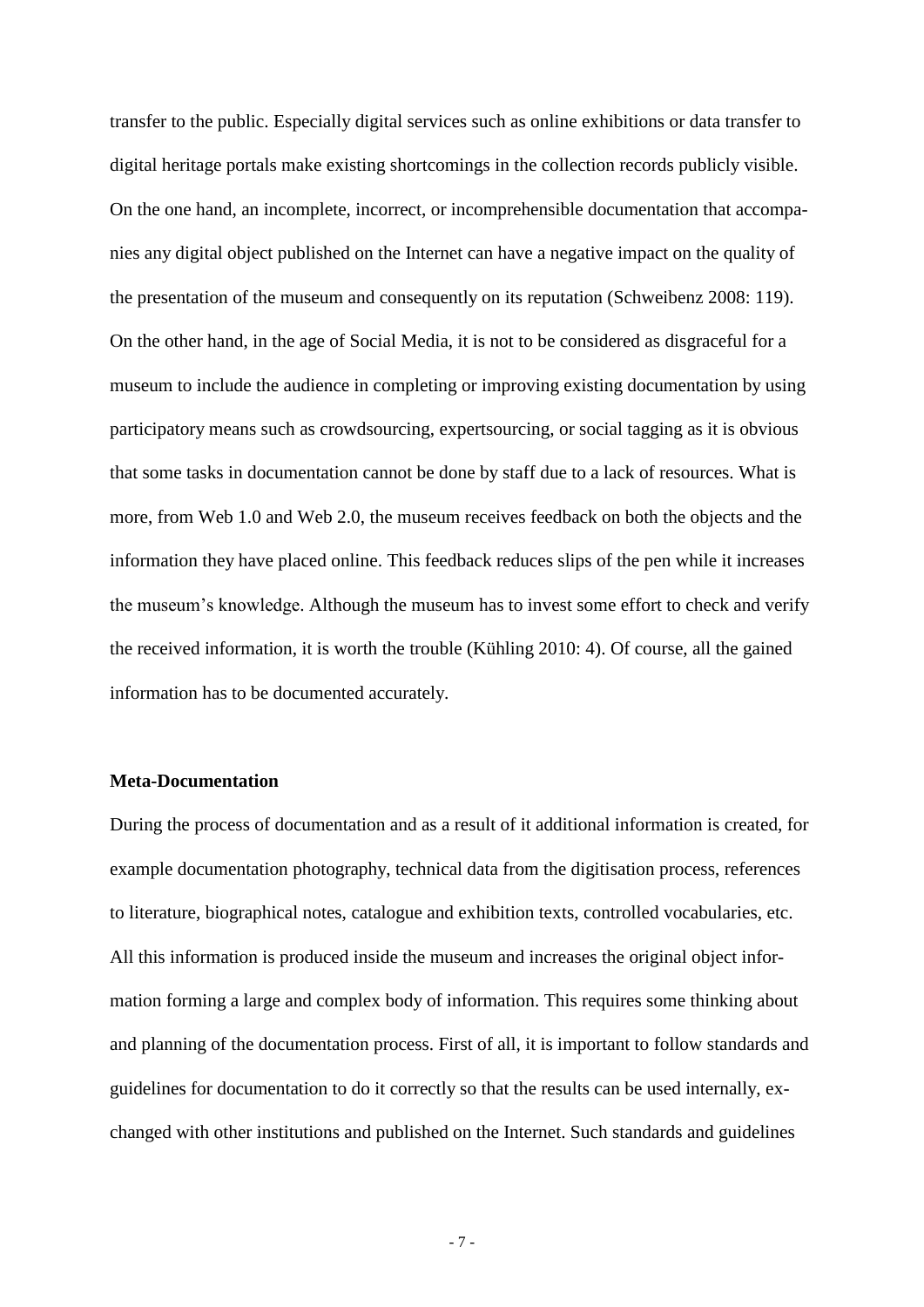guarantee that not only the object information but also information about people, places, events, and actions can be related properly (cf. Lill & Schweibenz 2014).

## **Conclusion**

A well-maintained and up-to-date documentation is an investment in the future and can be used for a wide range of tasks inside the museum as described above. In this way, it forms the basis for all sectors of museum work mentioned in the ICOM definition of museum, and what is more, it basically encloses these tasks and interlocks the different working fields in the museum as is shown in figure 2.





Considering figure 2, what would museum work look like without documentation? The answer is quite obvious: The museum would have a bunch of objects but only very little information about them. The quality of such statements can be illustrated by the following "mock example" from a Tweet on museum documentation: "Portrait of don't know, by someone or other, donated in can't remember – that's why museum documentation is important" (Bilson as quoted in Shepherd 2014b). In such a scenario, the museum would not be able to maintain its role as a reliable provider of information and education in the information society and therefore lose its relevance for its communities and society.

The message between the lines is the one mentioned on the CIDOC's website: "Documentation is essential to all aspects of a museums [sic!] activities. Collections without adequate documentation are not true 'museum' collections." (CIDOC 2010)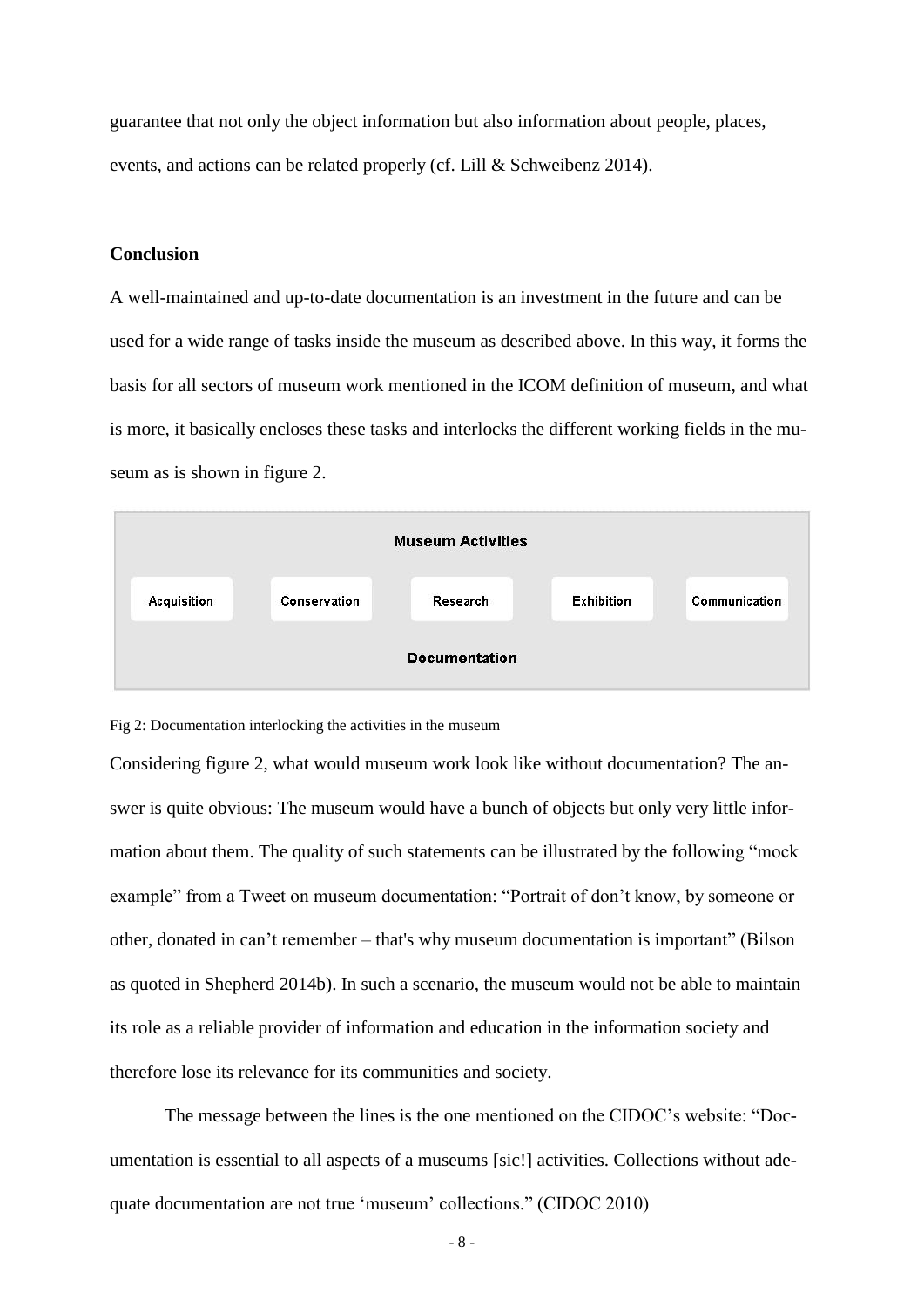So what is the next step? Bridge the gap!

#### **References**

Bearman, David (1995): Information Strategies and Structures for Electronic Museums. In: Museum Documentation Association (Great Britain) (1995): Information: The Hidden Resource, Museums and the Internet. 7th Conference 1995, Edinburgh, Scotland. Cambridge, England: Museum Documentation Association. 5-22.

Bearman, David (2008): Representing Museum Knowledge. In: Marty, Paul F.; Jones, Katherine Burton (2008, eds.): Museum Informatics. People, Information, and Technology in Museums. New York, NY: Routledge. 35- 57.

CIDOC (2010): Supporting Museum Documentation. Internet, <http://network.icom.museum/cidoc/>. Accessed: August 18th, 2014.

Götz, Kornelius (2005): Mindeststandards für Museen. Bewahren. In: Museumskunde (70), 1/2005: 54-56.

Hagedorn-Saupe, Monika; Ermert, Axel (2005): Dokumentation – Grundaufgabe des Museums. In: Museumskunde (70), 1/2005: 66-71.

Holt, John (2014): The documenters. In: Museums Journal, Vol. 114/05: 24-29. Internet, [<http://www.museumsassociation.org/museums-journal/features/01052014-the-documenters#.U8OOwBAf29L>](http://www.museumsassociation.org/museums-journal/features/01052014-the-documenters#.U8OOwBAf29L). Accessed: August 18th, 2014.

International Council of Museums (no year): Object ID – an international standard for describing art, antiques and antiquities. Internet, <http://archives.icom.museum/objectid/>. Accessed: August 18th, 2014.

International Council of Museums Statutes (2007): Definition of Museum. Internet, <http://icom.museum/thevision/museum-definition/>. Accessed: August 18th, 2014.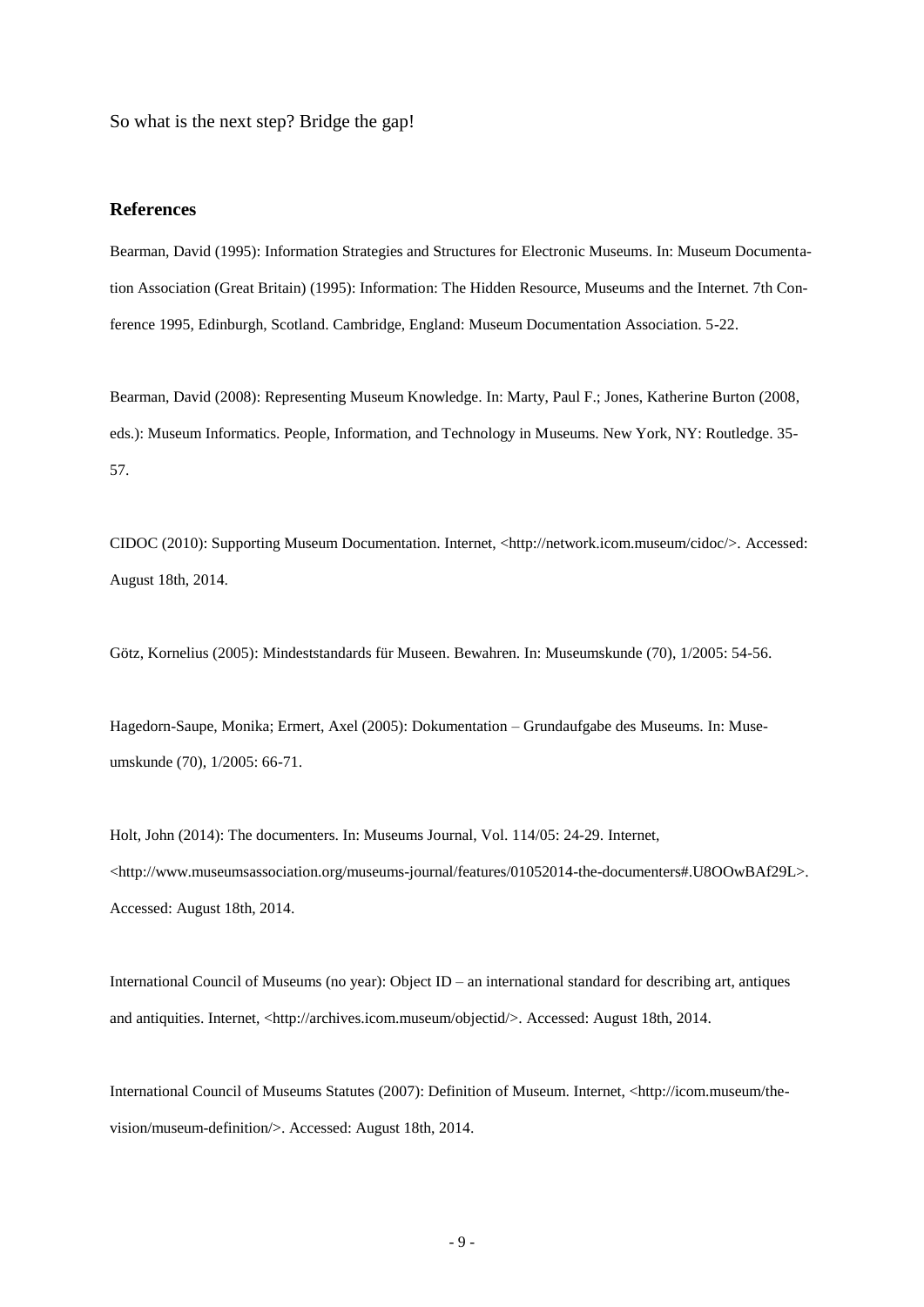John, Hartmut (2005): Mindeststandards für qualifiziertes Museumspersonal. In: Museumskunde (70), 01/2005: 40-46.

Keene, Suzanne (1998): Digital Collections: Museums and the Information Age. Oxford: Butterworth-Heinemann.

Kühling, Karin (2010): Access to letters from Napoleon to Johann Sebastian Bach. In: Museums in intercultural dialogue - New Practices in Knowledge Sharing and Information Integration. Proceedings of the 2010 Annual Conference papers of CIDOC, Shanghai, China, 2010. Internet,

<http://network.icom.museum/fileadmin/user\_upload/minisites/cidoc/ConferencePapers/2010/kuehling.pdf>. Accessed: August 18th, 2014.

Lill, Jens M.; Schweibenz, Werner (2014): Use your head to save your feet. Strategies and guidelines for documentation applied by MusIS – The South-Western German Museum Network. In: Access and Understanding – Networking in the Digital Era. Proceedings of the 2014 Annual Conference papers of CIDOC, Dresden, Germany, 2014 (in print). Internet, <http://network.icom.museum/cidoc/archives/past-conferences/>.

Maroevic, Ivo (1998): Introduction to Museology. The European Approach. Munich: Verlag Dr. Christian Müller-Straten.

Radin, Marija (2011): Management of Conversation Documentation. In: Knowledge Management and Museums. Proceedings of the 2011 Annual Conference papers of CIDOC, Sibiu, Romania, 2011. Internet, <http://network.icom.museum/fileadmin/user\_upload/minisites/cidoc/ConferencePapers/2011/Radin\_Marija\_CI DOC\_2011\_\_Serbia\_\_Management\_of\_Conservation\_Documentation.pdf>. Accessed: August 18th, 2014.

Schweibenz, Werner (2008): Vom traditionellen zum virtuellen Museum. Die Erweiterung des Museums in den digitalen Raum des Internets. (DGI-Schriftenreihe Informationswissenschaft Band 11) Frankfurt am Main: Deutsche Gesellschaft für Informationswissenschaft und -praxis.